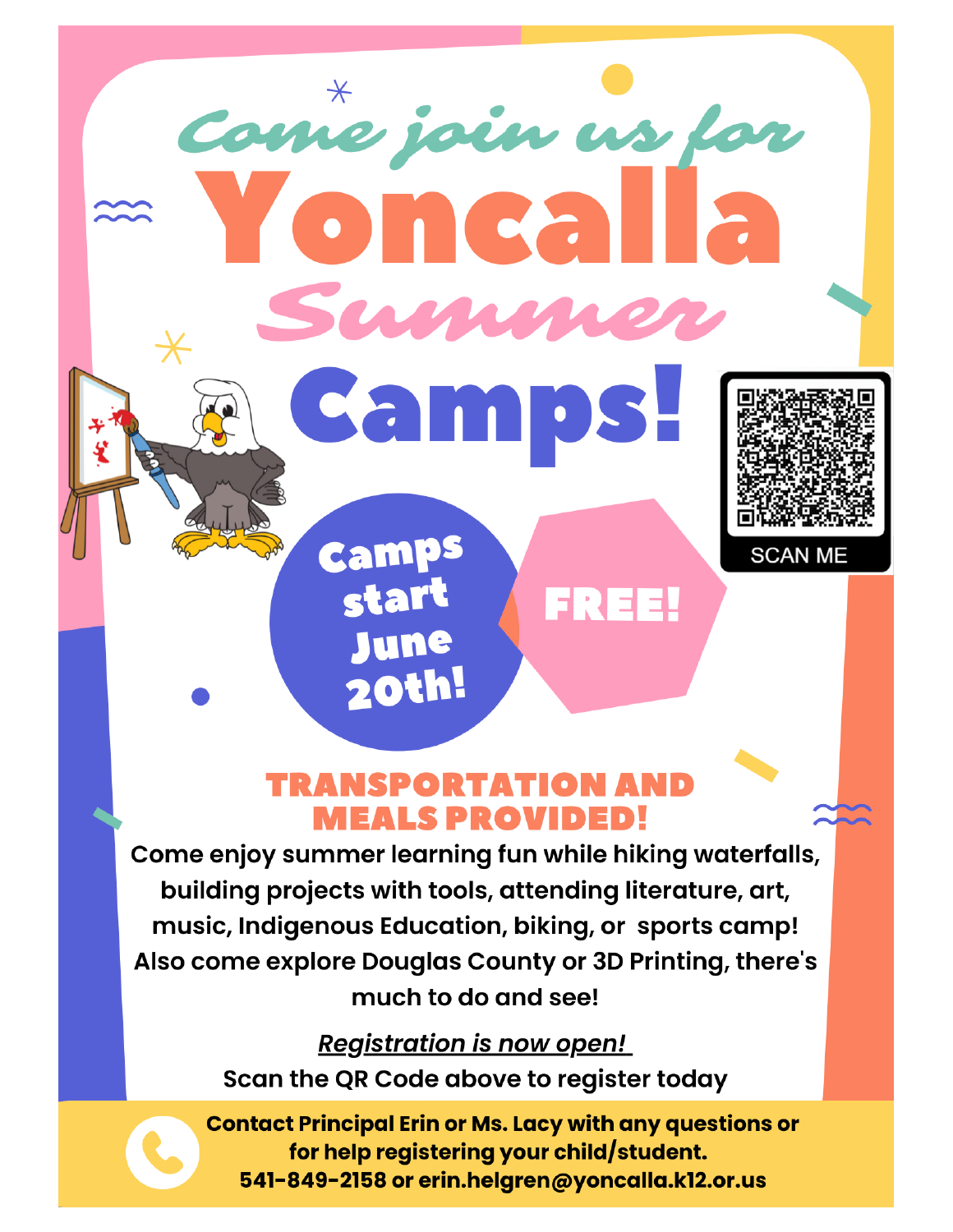## **Yoncalla Elementary School Summer Programs and Camps**

| <b>Dates</b>   | <b>Staff</b>                   | <b>Topic</b>                           | <b>Age Group</b>                | <b>Location</b>                 |
|----------------|--------------------------------|----------------------------------------|---------------------------------|---------------------------------|
| June $20 - 23$ | Ms. Wilde                      | <b>Hiking Waterfalls</b>               | Entering Grades 6 - 12          | <b>High School</b>              |
|                | Mr. Hakala                     | <b>Basketball</b>                      | Entering Grades 3 - 10          | High School Gym                 |
|                | Ms. Sam                        | Middle School Trades Camp<br>Session 1 | Entering Grades $5 - 9$         | <b>High School Shop</b>         |
| June $27 - 30$ | Mr. James                      | <b>Exploring Douglas County</b>        | Entering Grades 6 - 10          | <b>High School</b>              |
|                | Ms. Sam                        | Middle School Trades Camp<br>Session 2 | Entering Grades $5 - 9$         | <b>High School Shop</b>         |
| July 5 - 8     | Ms. Drennen and<br>Mrs. Bowen  | <b>Literacy Camp</b>                   | Grades $K - 3$ by<br>invitation | <b>Preschool Building</b>       |
|                | Mrs. Sarah and<br>Mrs. Way     | Cheer/Tumble Camp                      | Grades $3-6$                    | <b>Elementary Music</b><br>Room |
|                | Ms. Erin with<br>Farm2School   | Garden/Art Camp                        | Grades $K - 2$                  | <b>Elementary Cafeteria</b>     |
| July $11 - 14$ | Ms. Drennen and<br>Mrs. Bowen  | <b>Literacy Camp</b>                   | Grades $K - 3$ by<br>invitation | <b>Preschool Building</b>       |
|                | Mrs. Sarah and<br>Mrs. Way     | <b>Cheer/Tumble Camp</b>               | Grades $K - 2$                  | <b>Elementary Music</b><br>Room |
|                | Ms. Erin with<br>Farm2School   | Garden/Art Camp                        | Grades $3-6$                    | <b>Elementary Cafeteria</b>     |
| July $18 - 21$ | Mrs. Drennen and<br>Mrs. Bowen | <b>Literacy Camp</b>                   | Grades $K - 3$ by<br>invitation | <b>Preschool Building</b>       |
|                | Mrs. Amelia                    | <b>Math Camp</b>                       | Grades $4-6$                    | <b>Preschool Building</b>       |
|                | Mrs. Sarah                     | Art Camp                               | Grades K - 2                    | <b>Elementary Cafeteria</b>     |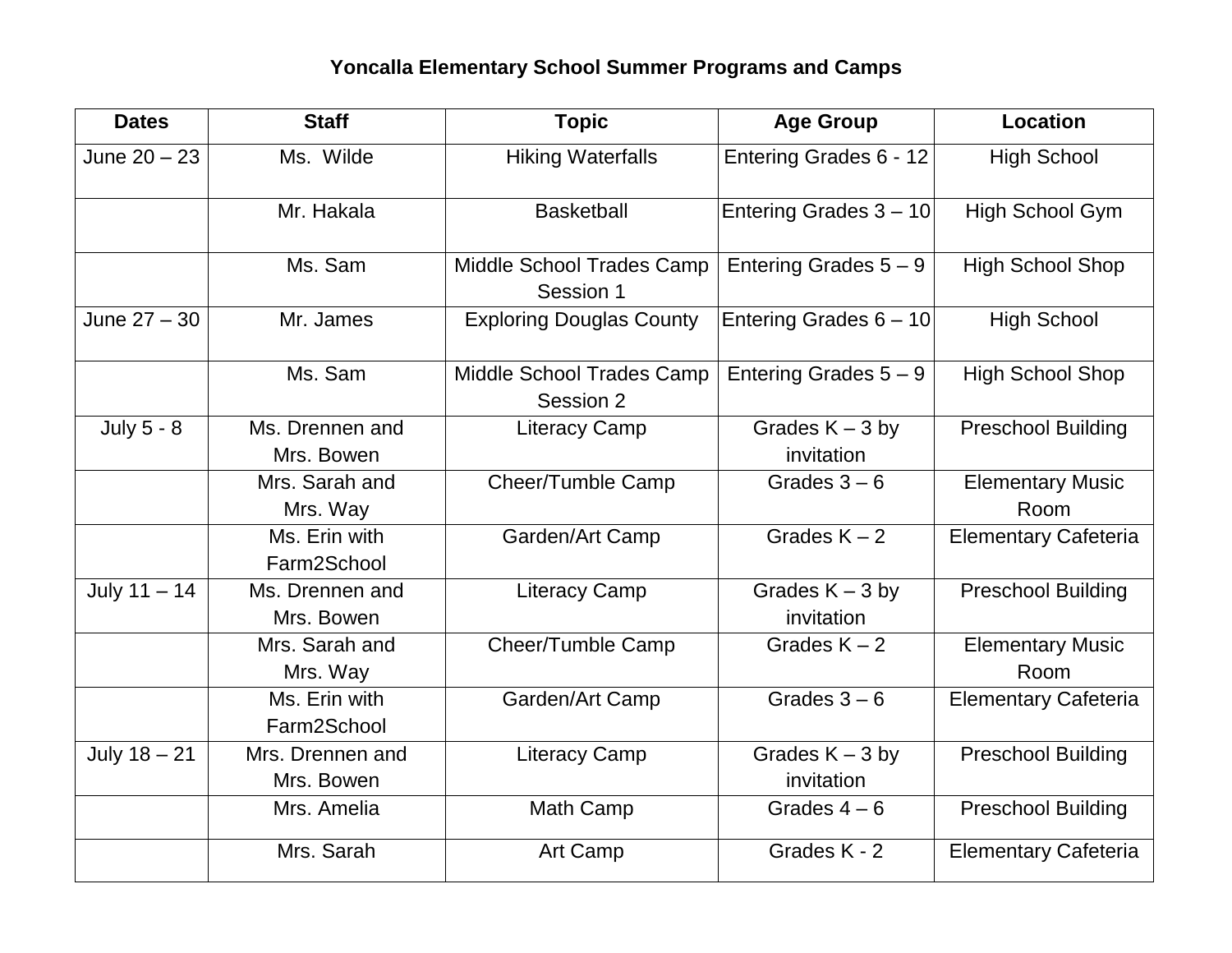|                      | Mr. Gavin                                 | <b>Music Camp</b>                       | Grades $K - 3$                  | <b>Elementary Music</b><br>Room |
|----------------------|-------------------------------------------|-----------------------------------------|---------------------------------|---------------------------------|
| July $25 - 28$       | Ms. Drennen and<br>Mrs. Bowen             | <b>Literacy Camp</b>                    | Grades $K - 3$ by<br>invitation | <b>Preschool Building</b>       |
|                      | Mrs. Amelia                               | Math Camp                               | Grades 1 - 3                    | <b>Preschool Building</b>       |
|                      | Mrs. Sarah                                | Art Camp                                | Grades $4-6$                    | <b>Elementary Cafeteria</b>     |
|                      | Mr. Gavin and<br><b>Principal Erin</b>    | <b>Biking Camp</b>                      | Grades $4-6$                    | Elementary                      |
|                      | Mr. McHaffie                              | <b>3D Printing</b>                      | Entering Grades 5 - 9           | <b>High School Shop</b>         |
| August $1 - 4$       | Ms. Drennen and<br>Mrs. Bowen             | <b>Literacy Camp</b>                    | Grades $K - 3$ by<br>invitation | <b>Elementary Cafeteria</b>     |
|                      | Mrs. Theresa and<br><b>Principal Erin</b> | Indigenous Ed Camp                      | Grades 4 - 6                    | <b>Preschool Building</b>       |
|                      | Mrs. Sarah and<br><b>Principal Erin</b>   | <b>Girls/Community Service</b><br>Group | Grades $4-6$                    | <b>Elementary Cafeteria</b>     |
|                      | Mr. Gavin                                 | <b>Music Camp</b>                       | Grades $4-6$                    | <b>Elementary Music</b><br>Room |
| <b>August 8 - 11</b> | Ms. Drennen and<br>Mrs. Bowen             | <b>Literacy Camp</b>                    | Grades $K - 3$ by<br>invitation | <b>Preschool Building</b>       |
|                      | Ms. Theresa and<br><b>Principal Erin</b>  | Indigenous Ed Camp                      | Grades $1 - 3$                  | <b>Elementary Cafeteria</b>     |
|                      | Mr. Gavin and<br><b>Principal Erin</b>    | <b>Biking Camp</b>                      | Grades $4-6$                    | Elementary                      |
|                      | Mrs. Sarah                                | Game Camp (SEL Skills)                  | Grades K - 6                    | <b>Elementary Music</b><br>Room |